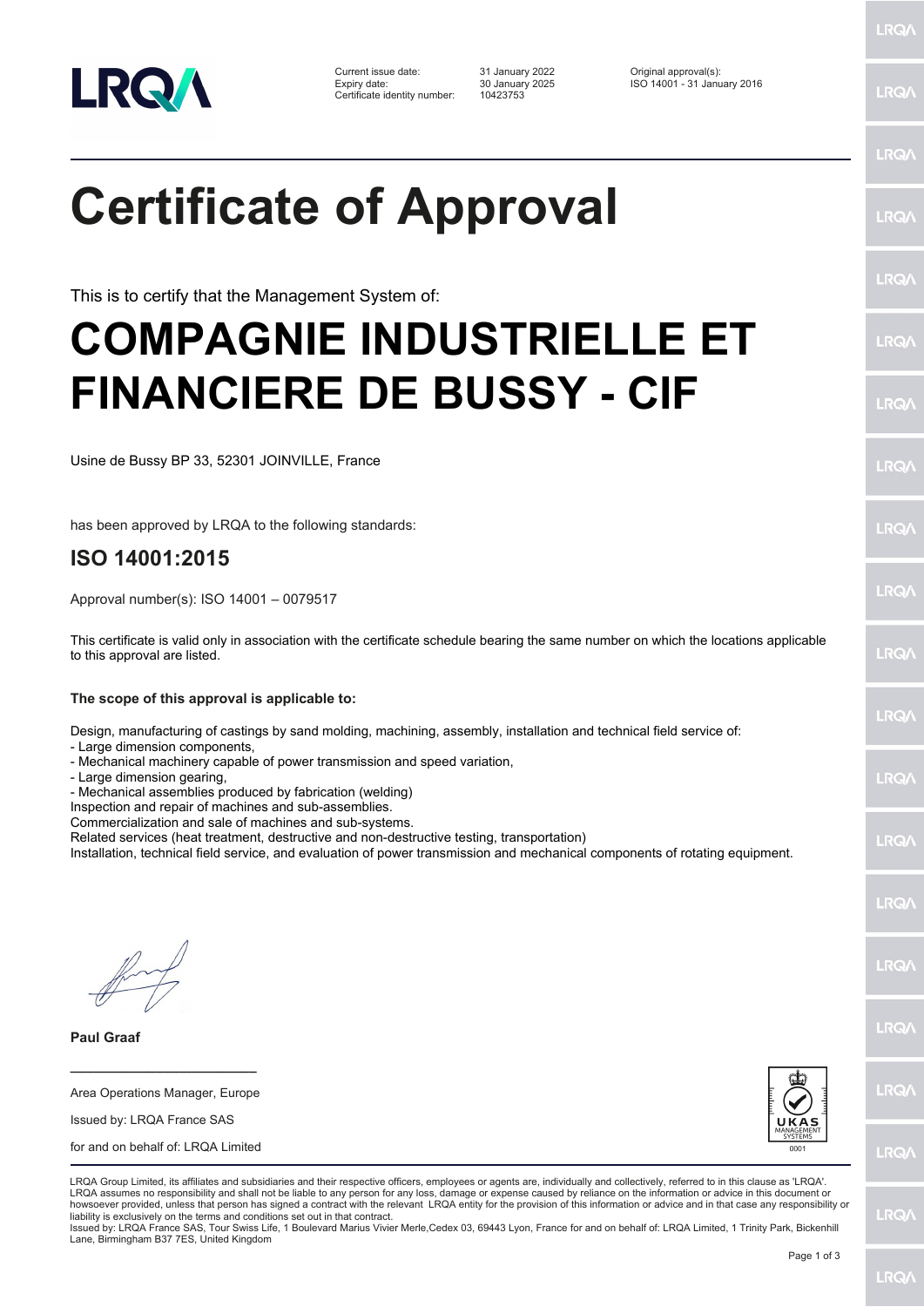

**LRQA** 

**LRQA** 

Certificate identity number: 10423753

| Location                                                                                                              | <b>Activities</b>                                                                                                                                                                                | <b>LRQA</b>  |
|-----------------------------------------------------------------------------------------------------------------------|--------------------------------------------------------------------------------------------------------------------------------------------------------------------------------------------------|--------------|
| <b>COMPAGNIE INDUSTRIELLE ET FINANCIERE DE BUSSY -</b><br><b>CIF</b><br>Usine de Bussy BP 33, 52301 JOINVILLE, France | ISO 14001:2015<br>Design, manufacturing of castings by sand molding,<br>machining, assembly, installation and technical field<br>service of:                                                     | <b>LRQA</b>  |
|                                                                                                                       | - <sup>[</sup> Large dimension components,<br>-   IMechanical machinery capable of power transmission<br>and speed variation,                                                                    | <b>LRQ/\</b> |
|                                                                                                                       | - <b>ILarge dimension gearing,</b><br>- <sup>[</sup> Mechanical assemblies produced by fabrication<br>(welding)                                                                                  | <b>LRQA</b>  |
|                                                                                                                       | Inspection and repair of machines and sub-assemblies.<br>Commercialization and sale of machines and<br>sub-systems.<br>Related services (heat treatment, destructive and                         | <b>LRQA</b>  |
|                                                                                                                       | non-destructive testing, transportation)<br>Installation, technical field service, and evaluation of<br>power transmission and mechanical components of<br>rotating equipment.                   | <b>LRQA</b>  |
| <b>COMPAGNIE MESSIAN DURAND</b><br>539 avenue du Cateau, 59405 CAMBRAI, France                                        | ISO 14001:2015<br>Design, sales, manufacture and maintenance in                                                                                                                                  | <b>LRQ/</b>  |
|                                                                                                                       | workshop of mechanical gear units and couplings<br>ensuring speed transmission and variation.                                                                                                    | <b>LRQA</b>  |
| <b>FONDERIE &amp; ACIERIE DE DENAIN</b><br>17 rue Pierre Bériot, 59723 DENAIN, France                                 | ISO 14001:2015<br>Manufacture of castings using the sand moulding process<br>in: carbon steel, low and high alloyed grade, Ferrynox®,<br>Ferrysteel®, lamellar iron, nodular iron. Machining and | <b>LRQA</b>  |
|                                                                                                                       | assembly of mechanical parts. Heat treatment to<br>customer's specification.                                                                                                                     | <b>LRQA</b>  |
| <b>COMPAGNIE ENGRENAGES ET REDUCTEURS MESSIAN</b><br><b>DURAND ER CMD</b>                                             | ISO 14001:2015<br>Design, manufacturing and maintenance in workshop of                                                                                                                           | <b>LRQA</b>  |
| 33 rue du 4 Septembre, 58600 FOURCHAMBAULT,<br>France                                                                 | worm gear reducers, worm gear sets. Manufacturing of<br>compressor and pump screws.                                                                                                              | <b>LRQ/</b>  |
|                                                                                                                       |                                                                                                                                                                                                  | <b>LRQ/\</b> |
|                                                                                                                       |                                                                                                                                                                                                  | <b>LRQA</b>  |
|                                                                                                                       | UKAS<br>MANAGEME<br>SYSTEMS<br>0001                                                                                                                                                              | <b>LRQ/</b>  |

LRQA Group Limited, its affiliates and subsidiaries and their respective officers, employees or agents are, individually and collectively, referred to in this clause as 'LRQA'. LRQA<br>assumes no responsibility and shall not

**LRQA**